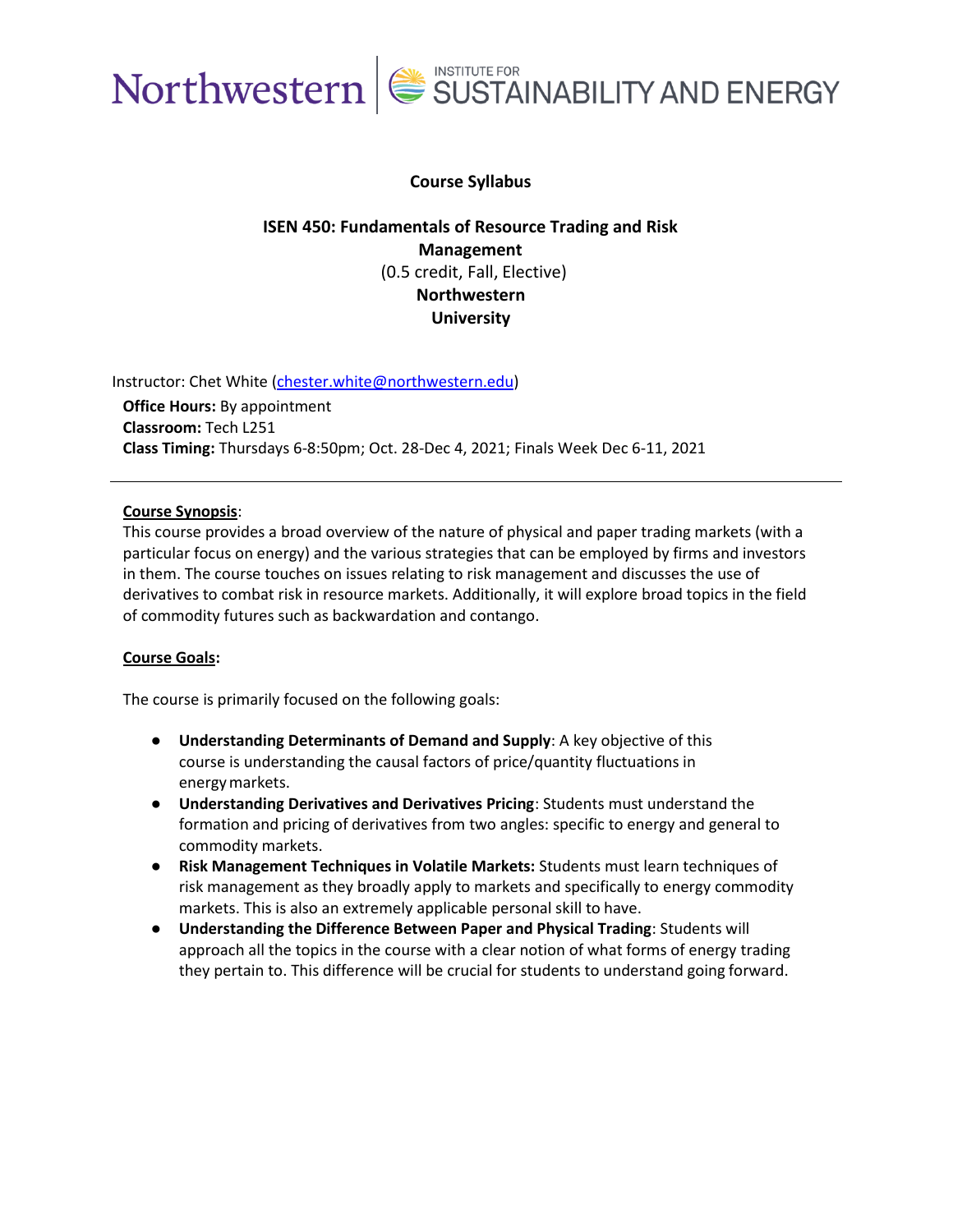

### **Grading/Assessment**:

Grading will be based on the following rubric:

| Component             | Weight | <b>Details</b>                                       | <b>Due</b>                    |
|-----------------------|--------|------------------------------------------------------|-------------------------------|
| <b>Effort and</b>     | 20%    | Attendance and active participation is required      |                               |
| Attendance            |        | for all classes given that it is a 5 week program    |                               |
|                       |        |                                                      |                               |
| Case Studies          | 30%    | Written, individual submissions. Students will be    | See weekly due dates in       |
|                       |        | assigned 2-3 readings/cases each week. The           | the Class Outline section     |
|                       |        | students are expected to come prepared to discuss    | of this syllabus.             |
|                       |        | the cases during Thursday classes. Certain           |                               |
|                       |        | questions pertaining to them will be assigned and    |                               |
|                       |        | students, are expected to answer in detail and       |                               |
|                       |        | return to the professor by the due date.             |                               |
|                       |        | Submissions that engage with both the specifics of   |                               |
|                       |        | the situation and the broader themes of the class    |                               |
|                       |        | will be rewarded with higher grades. No case         |                               |
|                       |        | assignment submissions are required for the first    |                               |
|                       |        | week, but it is critical to read the FERC Energy     |                               |
|                       |        | Primer before the first class, which provides base   |                               |
|                       |        | knowledge of electricity markets. Each week's case   |                               |
|                       |        | study assignments are worth 10% of the final grade   |                               |
|                       |        | and are due by the beginning of class on the dates   |                               |
|                       |        | shown in the Class Outline section of this syllabus. |                               |
| Quizzes               | 30%    | The students will take 3 quizzes. Each quiz is worth | Quiz #1: Due Nov 6, 2021      |
|                       |        | 10% of the final grade. Quiz content is derived from | Quiz #2: Due Nov 13, 2021     |
|                       |        | instruction material covered during the week.        | Quiz #3: Due Nov 20, 2021     |
|                       |        | Students will be able to start the quiz the day      |                               |
|                       |        | following Thursday classes at 12:01 am and are due   |                               |
|                       |        | at 11:59 pm on the dates shown.                      |                               |
| <b>Final Research</b> | 20%    | Students will work in pairs for this presentation.   | <b>Executive Summary: Due</b> |
| Presentation          |        | Pairs must identify one key trend in the energy      | Dec 1, 2021 at 6:00pm         |
|                       |        | markets of today, and attempt to predict its impact  |                               |
|                       |        | on the demand and supply for a particular energy     | Group presentations           |
|                       |        | commodity. Their presentation must include an        | occur on Dec 2, 2021          |
|                       |        | explanation of the cause of the trend, a justified   | during class.                 |
|                       |        | prediction of the trend's impact and an investment   |                               |
|                       |        | recommendation based on detailed analysis of the     |                               |
|                       |        | trend/fundamental analysis of the commodity.         |                               |
|                       |        | Presentation must also include hedging and risk      |                               |
|                       |        | management recommendations. Students must have       |                               |
|                       |        | the trend they will analyze for the presentation     |                               |
|                       |        | selected by the end of Week 3, where it must be      |                               |
|                       |        | approved by the instructor.                          |                               |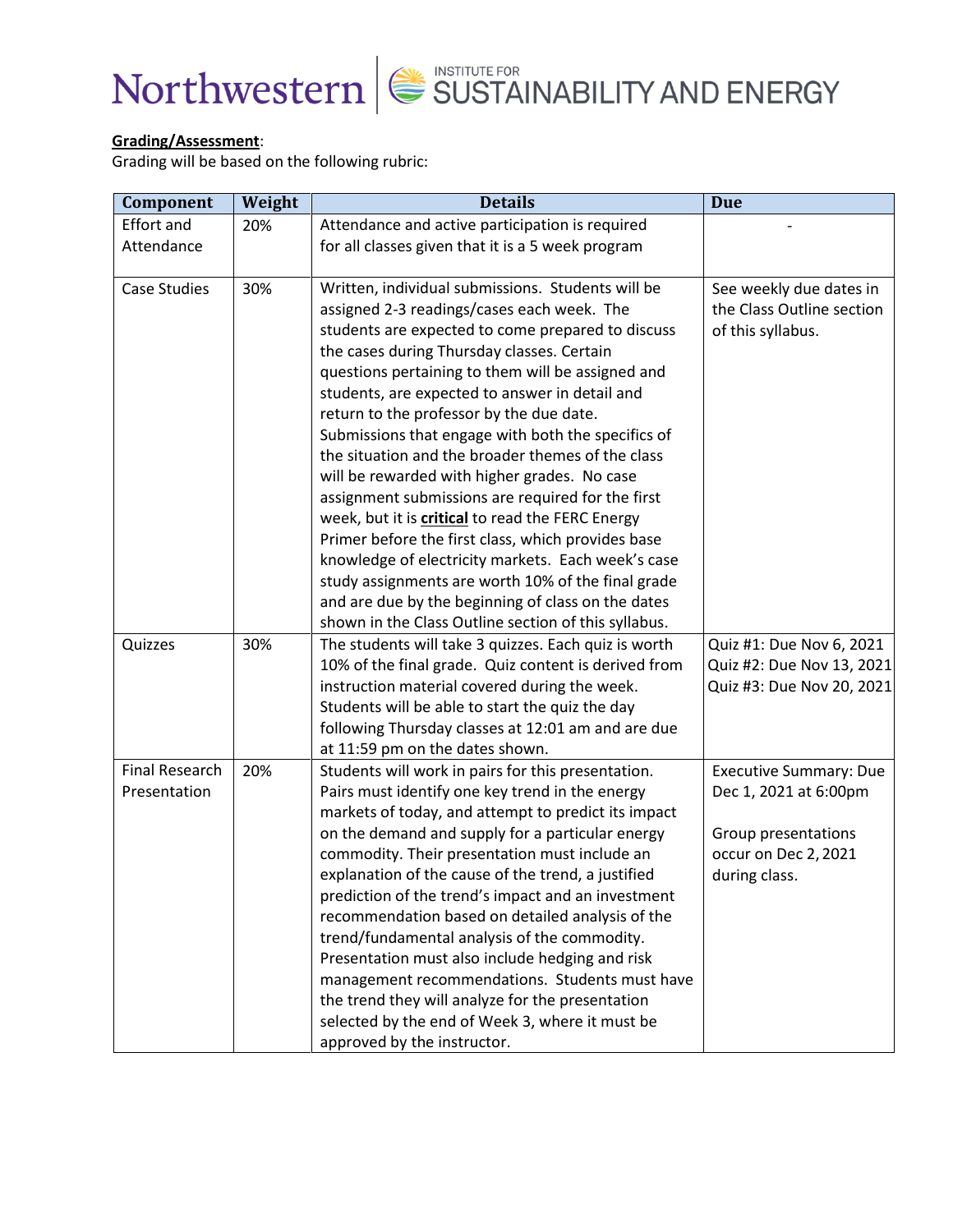

#### **Grading Policy:**

All questions and problems regarding grades must be presented in writing within one week after the test, homework, or project has been returned. The grading scale is fixed, please do not wait until the end of the quarter if you are concerned about the direction of your grade. Grades will be assigned based on all the work you have completed during the semester using the following scale:

| A  | 93.333 to 100    | C    | 73.333 to 76.666 |
|----|------------------|------|------------------|
| А- | 90,000 to 93,333 | $C-$ | 70,000 to 73,333 |
| B+ | 86,666 to 90,000 | D+   | 66.666 to 70.000 |
| в  | 83.333 to 86.666 | D    | 63.333 to 66.666 |
| B- | 80.000 to 83.333 | D-   | 60.000 to 63.333 |
| ื+ | 76.666 to 80.000 |      | <60.000          |

#### **Course Readings:**

M. Denton, A. Palmer, R. Masiello and P. Skantze, "Managing market risk in energy," in IEEE Transactions on Power Systems, vol. 18, no. 2, pp. 494-502, May 2003.

Deng, S, and S Oren. "Electricity Derivatives and Risk Management." *Energy*, vol. 31, no. 6-7, 2006, pp. 940–953., doi:10.1016/j.energy.2005.02.015.

Mulhall, Rachel Ann, and John R. Bryson. "Energy Price Risk and the Sustainability of Demand Side Supply Chains." *Applied Energy*, vol. 123, 2014, pp. 327–334., doi:10.1016/j.apenergy.2014.01.018.

Fan, Zhenyu, et al. "What Smart Grid Means to an ISO/RTO?" *Ieee Pes T&d 2010*, 2010, doi:10.1109/tdc.2010.5484362.

Brunet, Alexia, et al. "Beyond Enron: Regulation in Energy Derivatives Trading."

Fleming, Jeff, and Barbara Ostdiek. "The Impact of Energy Derivatives on the Crude Oil Market." *Energy Economics*, vol. 21, no. 2, 1999, pp. 135–167., doi:10.1016/s0140-9883(99)00003-1.

A. Roark, P. Skantze and R. Masiello, "Exploring Risk-Based Approaches for ISO/RTO Asset Managers," in Proceedings of the IEEE, vol. 93, no. 11, pp. 2036-2048, Nov. 2005.

Tunsjø, Øystein. "Hedging Against Oil Dependency: New Perspectives on China's Energy Security Policy." International Relations, vol. 24, no. 1, Mar. 2010, pp. 25–45, doi[:10.1177/0047117809340543.](https://doi.org/10.1177/0047117809340543)

Cotter, John, and Jim Hanly. "A Utility Based Approach to Energy Hedging." *Energy Economics*, vol. 34, no. 3, 2012, pp. 817–827., doi:10.1016/j.eneco.2011.07.009.

Kerste, Marco, et al. "Systemic Risk in the Energy Sector—Is There Need for Financial Regulation?" *Energy Policy*, vol. 78, 2015, pp. 22–30., doi:10.1016/j.enpol.2014.12.018.

Ciner, Cetin. "Hedging or Speculation in Derivative Markets: the Case of Energy Futures Contracts." *Applied Financial Economics Letters*, vol. 2, no. 3, 2006, pp. 189–192., doi:10.1080/17446540500461729.

"Energy primer: a handbook of energy market basics" Federal Energy Regulatory Commission 2015

Khanna, Madhu. "COVID-19: A Cloud with a Silver Lining for Renewable Energy?"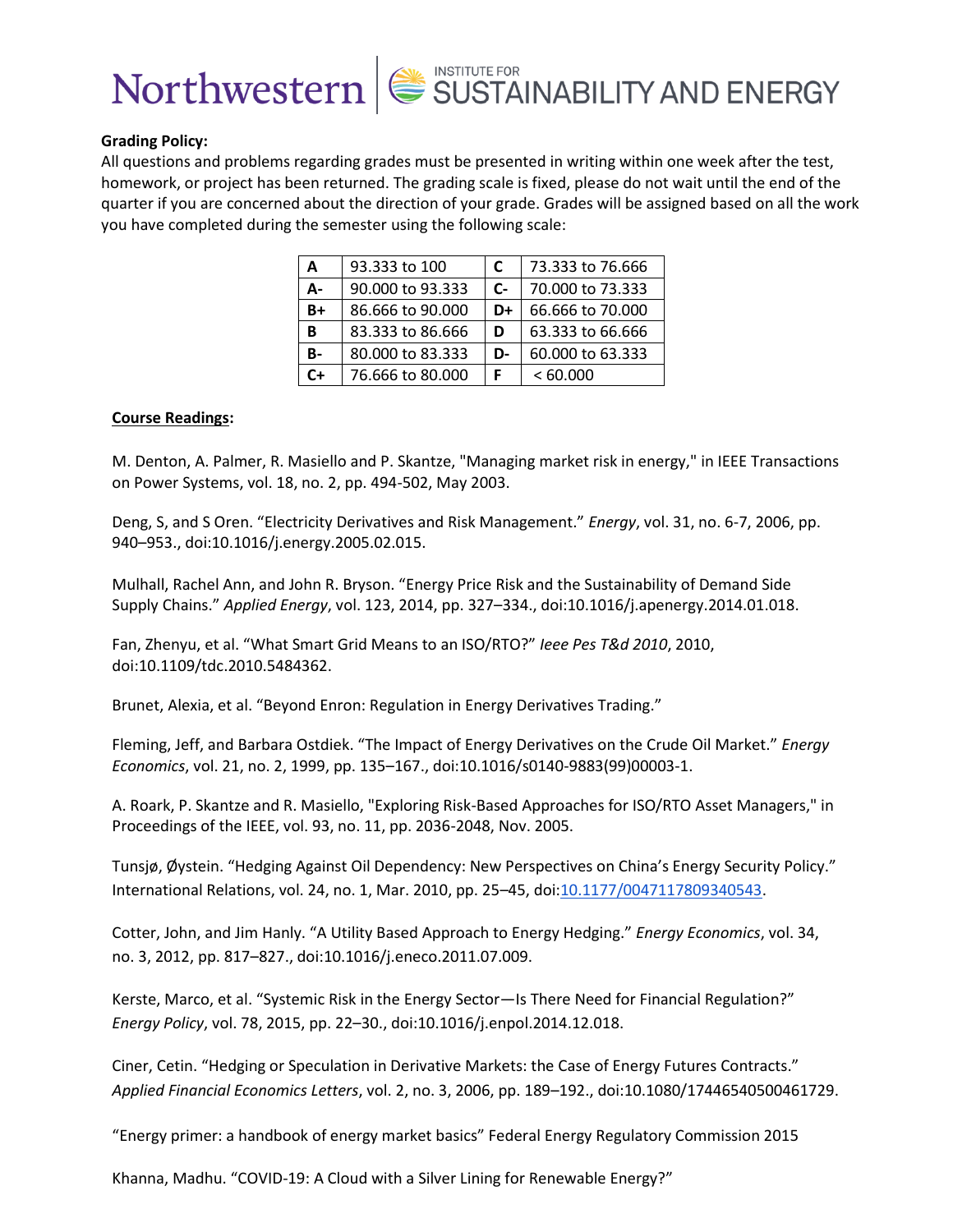

*Applied Financial Perspectives and Policy (*2021), vol 43, no. 1, pp. 73–85., doi:10.1002/aepp.13102

### **CLASS OUTLINE**

| <b>Weekly Topic</b>                                                                                              | <b>Description</b>                                                                                                                                                                                                                                                                                                                                                                                                                                                                                                                                                                                                                                                                                                                                                                                                                                                                                                                                                                                                                                                                                                                                                                                                                                                                                                                                                               |
|------------------------------------------------------------------------------------------------------------------|----------------------------------------------------------------------------------------------------------------------------------------------------------------------------------------------------------------------------------------------------------------------------------------------------------------------------------------------------------------------------------------------------------------------------------------------------------------------------------------------------------------------------------------------------------------------------------------------------------------------------------------------------------------------------------------------------------------------------------------------------------------------------------------------------------------------------------------------------------------------------------------------------------------------------------------------------------------------------------------------------------------------------------------------------------------------------------------------------------------------------------------------------------------------------------------------------------------------------------------------------------------------------------------------------------------------------------------------------------------------------------|
| 1: Introduction: Determinants<br>of Demand/Supply and Nature<br>of Energy + Electricity Markets<br><b>Oct 28</b> | Introduction and course logistics.<br>$\bullet$<br>Basic understanding of the difference between paper trading<br>$\bullet$<br>(derivatives) and physical trading (the commodity itself).<br>Understanding which of these categories will be dealt with in<br>the course.<br>Physical Trading: market organization in electricity<br>$\bullet$<br>markets, ISOs (Independent System Operators) and RTOs<br>(Regional Transmission Operators), basic refresher of core<br>concepts related to the grid.<br>Locational Marginal Pricing in electricity markets: three<br>$\bullet$<br>components of LMP, the energy cost, the congestion cost<br>and the losses. Locational differences in pricing.<br>Determinants of demand and supply in energy markets:<br>$\bullet$<br>global commodity pricing, weather, economic activity, cost to<br>carry, financing cost, OPEC intervention etc.<br>Week 1 CASE STUDY - No case study submissions required.<br>However, it is critical to read the Energy Primer by Oct 28 <sup>th</sup> by<br>6:00pm<br>Energy primer: a handbook of energy market basics (required)<br>(Federal Energy Regulatory Commission 2015)<br>What Smart Grid Means to an ISO/RTO? (optional)<br>(Fan, Zhenyu)<br>Energy price risk and the sustainability of demand side supply<br>chains (optional) (Mulhall, Rachel Ann, and John R. Bryson)<br>321 Summary |
| 2: Energy Commodity and<br><b>Derivatives Trading</b><br>Nov 4                                                   | Basic understanding of investing in the energy commodity<br>$\bullet$<br>market. Different methods of investing in energy<br>commodities: futures, options, swaps/CFDs, Fixed-for-<br>Floating, PPAs, etc.                                                                                                                                                                                                                                                                                                                                                                                                                                                                                                                                                                                                                                                                                                                                                                                                                                                                                                                                                                                                                                                                                                                                                                       |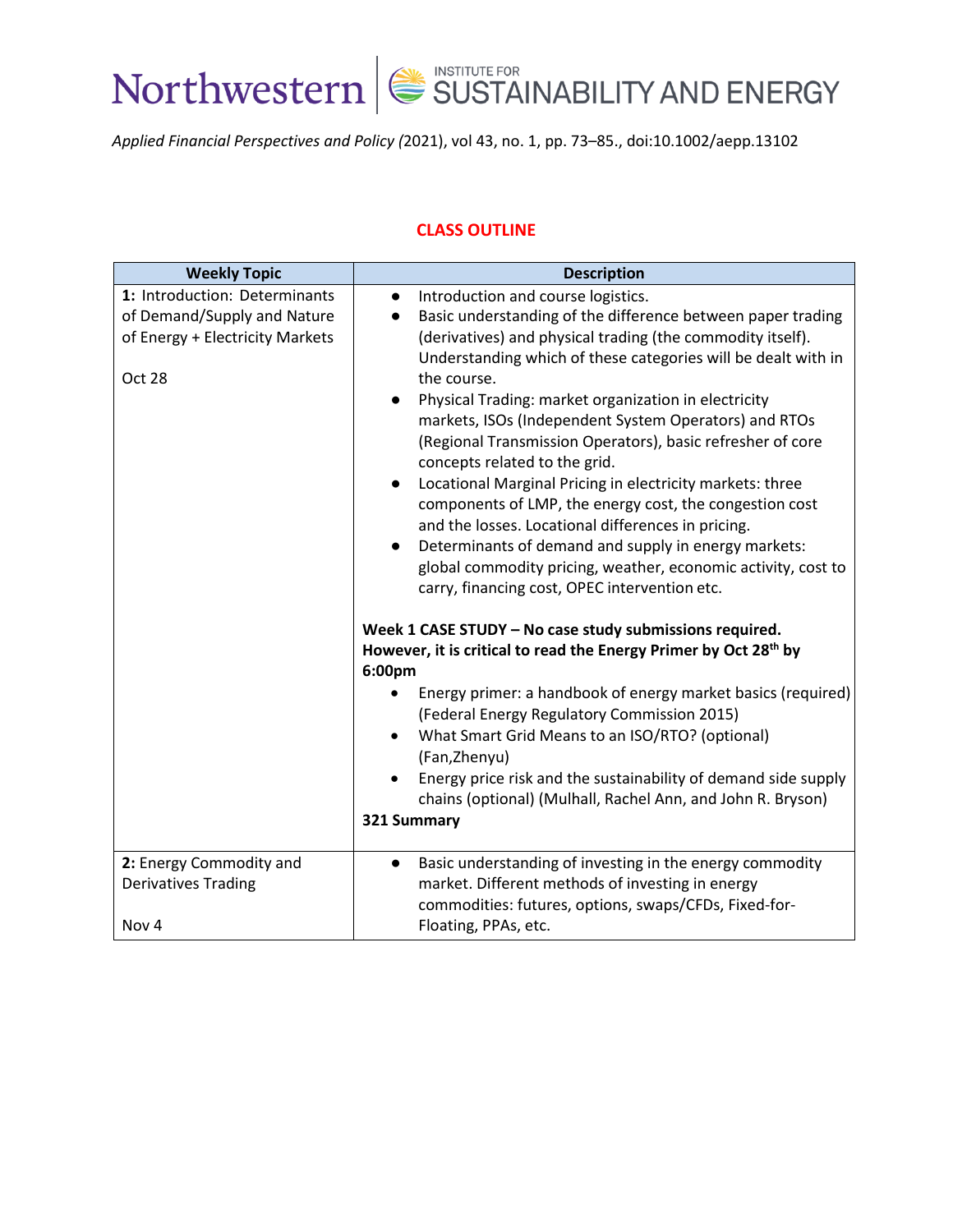

|                                        | Understanding energy derivatives as a means to reduce<br>$\bullet$<br>commodity price risk.<br>Understanding basis risk: calendar basis risk, locational<br>$\bullet$<br>basis risk, and how "basis blowout" can destroy a buyer's<br>or seller's futures hedge.<br>Hedging against commodity price risk: energy futures,<br>$\bullet$<br>swaps, and options as methods of risk management.<br>Understanding why merchant energy and electric power<br>$\bullet$<br>assets such as firm transmission capacity, storage,<br>processing, and generating plants are valuable call options<br>on spreads, and how access to these assets gives energy<br>traders a significant advantage.<br>Understanding what asset "optionality" and "trading around<br>$\bullet$<br>assets" mean.<br>Use of energy derivatives to offset risk associated with doing<br>$\bullet$<br>business: how do big oil and gas companies like Chevron, BP,<br>Shell use derivatives? |
|----------------------------------------|------------------------------------------------------------------------------------------------------------------------------------------------------------------------------------------------------------------------------------------------------------------------------------------------------------------------------------------------------------------------------------------------------------------------------------------------------------------------------------------------------------------------------------------------------------------------------------------------------------------------------------------------------------------------------------------------------------------------------------------------------------------------------------------------------------------------------------------------------------------------------------------------------------------------------------------------------------|
|                                        | Quiz #1 - Due Nov $6^{th}$ by 11:59pm                                                                                                                                                                                                                                                                                                                                                                                                                                                                                                                                                                                                                                                                                                                                                                                                                                                                                                                      |
|                                        | Week 2 CASE STUDY - All cases are required reading and case<br>assignment is due Nov 11 <sup>th</sup> by 6:00pm                                                                                                                                                                                                                                                                                                                                                                                                                                                                                                                                                                                                                                                                                                                                                                                                                                            |
|                                        | Electricity Derivatives and Risk Management (Deng, S, Oren)<br>٠                                                                                                                                                                                                                                                                                                                                                                                                                                                                                                                                                                                                                                                                                                                                                                                                                                                                                           |
|                                        | Hedging or Speculation in Derivative Markets (Ciner, Detin)<br>$\bullet$                                                                                                                                                                                                                                                                                                                                                                                                                                                                                                                                                                                                                                                                                                                                                                                                                                                                                   |
|                                        | Exploring Risk-Based Approaches for ISO/RTO Asset Managers                                                                                                                                                                                                                                                                                                                                                                                                                                                                                                                                                                                                                                                                                                                                                                                                                                                                                                 |
|                                        | (A. Roark, P. Skantze and R. Masiello)                                                                                                                                                                                                                                                                                                                                                                                                                                                                                                                                                                                                                                                                                                                                                                                                                                                                                                                     |
| 3: Energy Commodity and                | 321 Summary<br>Understanding why energy companies financially hedge                                                                                                                                                                                                                                                                                                                                                                                                                                                                                                                                                                                                                                                                                                                                                                                                                                                                                        |
| <b>Derivatives Trading (Continued)</b> | $\bullet$<br>Understanding the difference between price hedgers and<br>$\bullet$                                                                                                                                                                                                                                                                                                                                                                                                                                                                                                                                                                                                                                                                                                                                                                                                                                                                           |
|                                        | spread hedgers                                                                                                                                                                                                                                                                                                                                                                                                                                                                                                                                                                                                                                                                                                                                                                                                                                                                                                                                             |
| <b>Nov 11</b>                          | How to create buyer and seller futures hedges with<br>$\bullet$                                                                                                                                                                                                                                                                                                                                                                                                                                                                                                                                                                                                                                                                                                                                                                                                                                                                                            |
|                                        | physically and financially settled futures contracts and                                                                                                                                                                                                                                                                                                                                                                                                                                                                                                                                                                                                                                                                                                                                                                                                                                                                                                   |
|                                        | swaps<br>Understanding the forward curve, contango and                                                                                                                                                                                                                                                                                                                                                                                                                                                                                                                                                                                                                                                                                                                                                                                                                                                                                                     |
|                                        | backwardation. What is the relationship between the nature                                                                                                                                                                                                                                                                                                                                                                                                                                                                                                                                                                                                                                                                                                                                                                                                                                                                                                 |
|                                        | of the forward curve/ future contract and arbitrage                                                                                                                                                                                                                                                                                                                                                                                                                                                                                                                                                                                                                                                                                                                                                                                                                                                                                                        |
|                                        | opportunities?                                                                                                                                                                                                                                                                                                                                                                                                                                                                                                                                                                                                                                                                                                                                                                                                                                                                                                                                             |
|                                        | Storable vs non-storable commodity derivatives: how do<br>they differ? Do the risk management strategies from this                                                                                                                                                                                                                                                                                                                                                                                                                                                                                                                                                                                                                                                                                                                                                                                                                                         |
|                                        | course apply in the same manner for both?                                                                                                                                                                                                                                                                                                                                                                                                                                                                                                                                                                                                                                                                                                                                                                                                                                                                                                                  |
|                                        | How are derivatives priced? Overview of common pricing<br>$\bullet$                                                                                                                                                                                                                                                                                                                                                                                                                                                                                                                                                                                                                                                                                                                                                                                                                                                                                        |
|                                        | methods for futures, options, and swaps such as Black-                                                                                                                                                                                                                                                                                                                                                                                                                                                                                                                                                                                                                                                                                                                                                                                                                                                                                                     |
|                                        | Scholes for options, interest rates for swaps. Particular focus                                                                                                                                                                                                                                                                                                                                                                                                                                                                                                                                                                                                                                                                                                                                                                                                                                                                                            |
|                                        | on mark-to-market (fair value) accounting of an asset as a<br>tool for price determination of futures.                                                                                                                                                                                                                                                                                                                                                                                                                                                                                                                                                                                                                                                                                                                                                                                                                                                     |
|                                        | Understanding the basics of heat-rate linked power<br>$\bullet$                                                                                                                                                                                                                                                                                                                                                                                                                                                                                                                                                                                                                                                                                                                                                                                                                                                                                            |
|                                        | transactions and why this technique is a powerful electricity                                                                                                                                                                                                                                                                                                                                                                                                                                                                                                                                                                                                                                                                                                                                                                                                                                                                                              |
|                                        | risk management and deal structuring tool                                                                                                                                                                                                                                                                                                                                                                                                                                                                                                                                                                                                                                                                                                                                                                                                                                                                                                                  |
|                                        | <b>Quiz #2 - Due Nov 13th by 11:59</b>                                                                                                                                                                                                                                                                                                                                                                                                                                                                                                                                                                                                                                                                                                                                                                                                                                                                                                                     |
|                                        | Week 3 CASE STUDY All cases are required reading and assignment is                                                                                                                                                                                                                                                                                                                                                                                                                                                                                                                                                                                                                                                                                                                                                                                                                                                                                         |
|                                        | due on Nov 11 <sup>th</sup> by 6:00pm                                                                                                                                                                                                                                                                                                                                                                                                                                                                                                                                                                                                                                                                                                                                                                                                                                                                                                                      |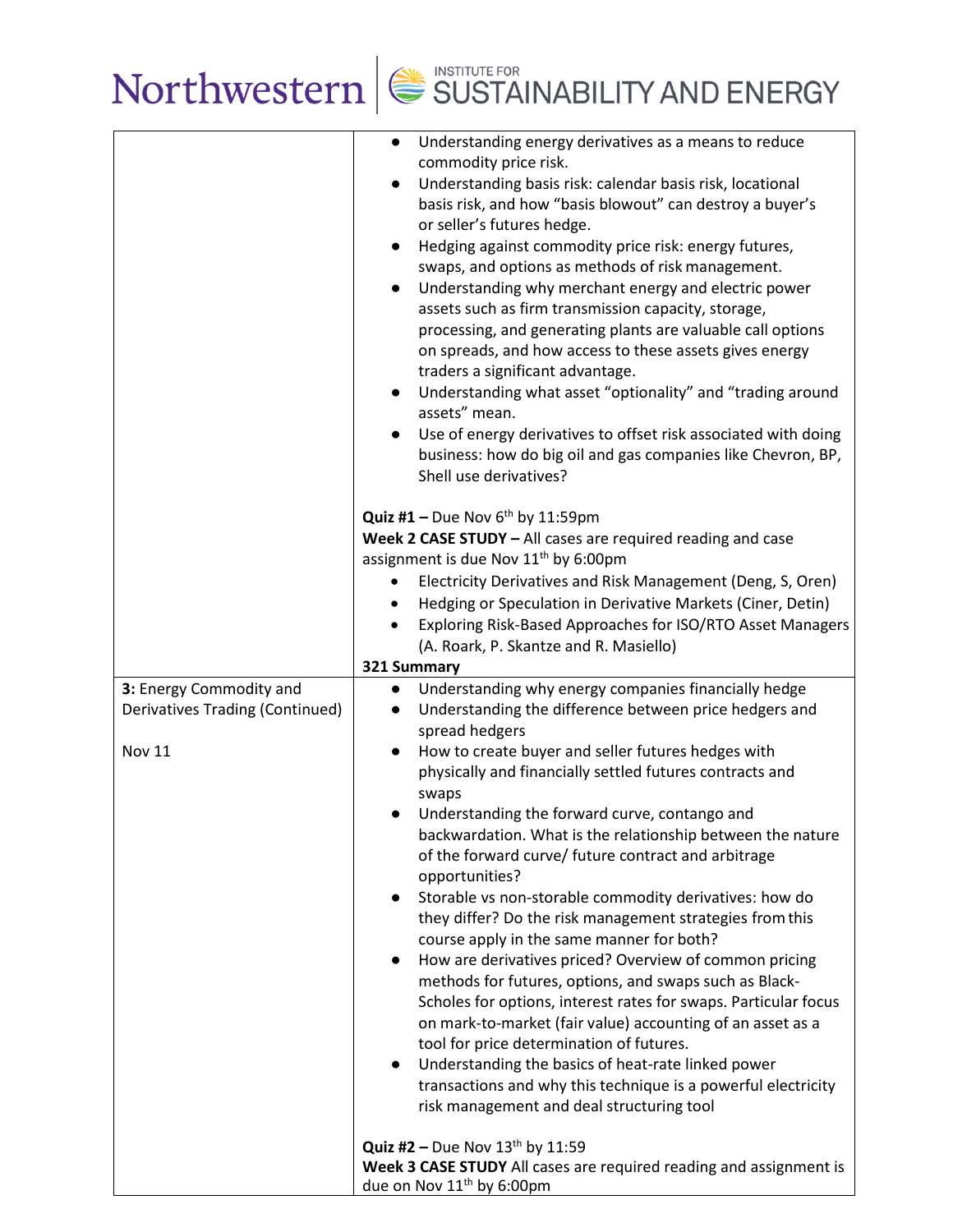

|                                   | COVID-19: A cloud with a Silver Lining for Renewable Energy<br>$\bullet$<br>(Khanna, Madhu)<br>Managing Market Risk in Energy (M. Denton, A. Palmer, R.                                           |
|-----------------------------------|---------------------------------------------------------------------------------------------------------------------------------------------------------------------------------------------------|
|                                   | Masiello and P. Skantze)                                                                                                                                                                          |
|                                   | 321 Summary                                                                                                                                                                                       |
| 4: Miscellaneous Topics:          | How real-world issues can impact futures hedging<br>$\bullet$                                                                                                                                     |
| Futures, Trading                  | How to hedge energy and electricity price risk with CME<br>$\bullet$                                                                                                                              |
| Indexes,                          | and ICE financial futures contracts                                                                                                                                                               |
| Physical Trading, Comparisons,    | Trading indexes for energy commodities: indexes such as<br>$\bullet$                                                                                                                              |
| <b>Course Review</b>              | NYMEX for crude oil, brent crude and refined products such<br>as kerosene and heating oil.                                                                                                        |
| Nov 18                            | Comparisons with water/food/gas trading in terms of market<br>$\bullet$<br>structure and key derivatives.                                                                                         |
|                                   | Overview of the large and private ICE OTC over-the-counter<br>$\bullet$<br>electronic energy market, the importance of liquidity, how<br>the "ICE" and CME-Globex trading platforms work, and how |
|                                   | trades are cleared through the CME Clearinghouse and<br>ICECLEAR.                                                                                                                                 |
|                                   | Students must have finalized the trend they will be focusing on for<br>their final presentation with their instructor by the end of Week #4.                                                      |
|                                   | Quiz #3 Due Nov 20th by 11:59                                                                                                                                                                     |
|                                   | Week 4 CASE STUDY All cases are required reading and assignment is<br>due on Nov 18 <sup>th</sup> by 6:00pm                                                                                       |
|                                   | Beyond Enron: Regulation in Energy Derivatives Trading<br>(Brunet, Alexia)                                                                                                                        |
|                                   | Heat Rate Call Options: There is no Heat When It Is Really Cold<br>$\bullet$                                                                                                                      |
|                                   | Hedging Against Oil Dependency: New Perspectives on China's                                                                                                                                       |
|                                   | Energy Security Policy (Tunsjø, Øystein)                                                                                                                                                          |
|                                   | 321 Summary                                                                                                                                                                                       |
| <b>5: FINAL PRESENTATION WEEK</b> | Final Presentation Executive Summary is due (electronically) by Dec<br>$1st$ , at 6:00pm.                                                                                                         |
| Dec <sub>2</sub>                  | Students will present their final presentations on Dec 2 <sup>nd</sup> during                                                                                                                     |
|                                   | class.                                                                                                                                                                                            |

### **COVID-19 Classroom Expectations Statement**

Students, faculty, and staff must comply with University expectations regarding appropriate classroom behavior, including those outlined below and in th[e COVID-19 Code of Conduct.](https://www.northwestern.edu/communitystandards/about-us/northwestern-university-student-expectations-covid-19-code-of-conduct.html) With respect to classroom procedures, this includes:

- Policies regarding masking and social distancing evolve as the public health situation changes. Students are responsible for understanding and complying with current masking, testing, Symptom Tracking, and social distancing requirements.
- In some classes, masking and/or social distancing may be required as a result of an Americans with Disabilities Act (ADA) accommodation for the instructor or a student in the class even when not generally required on campus. In such cases, the instructor will notify the class.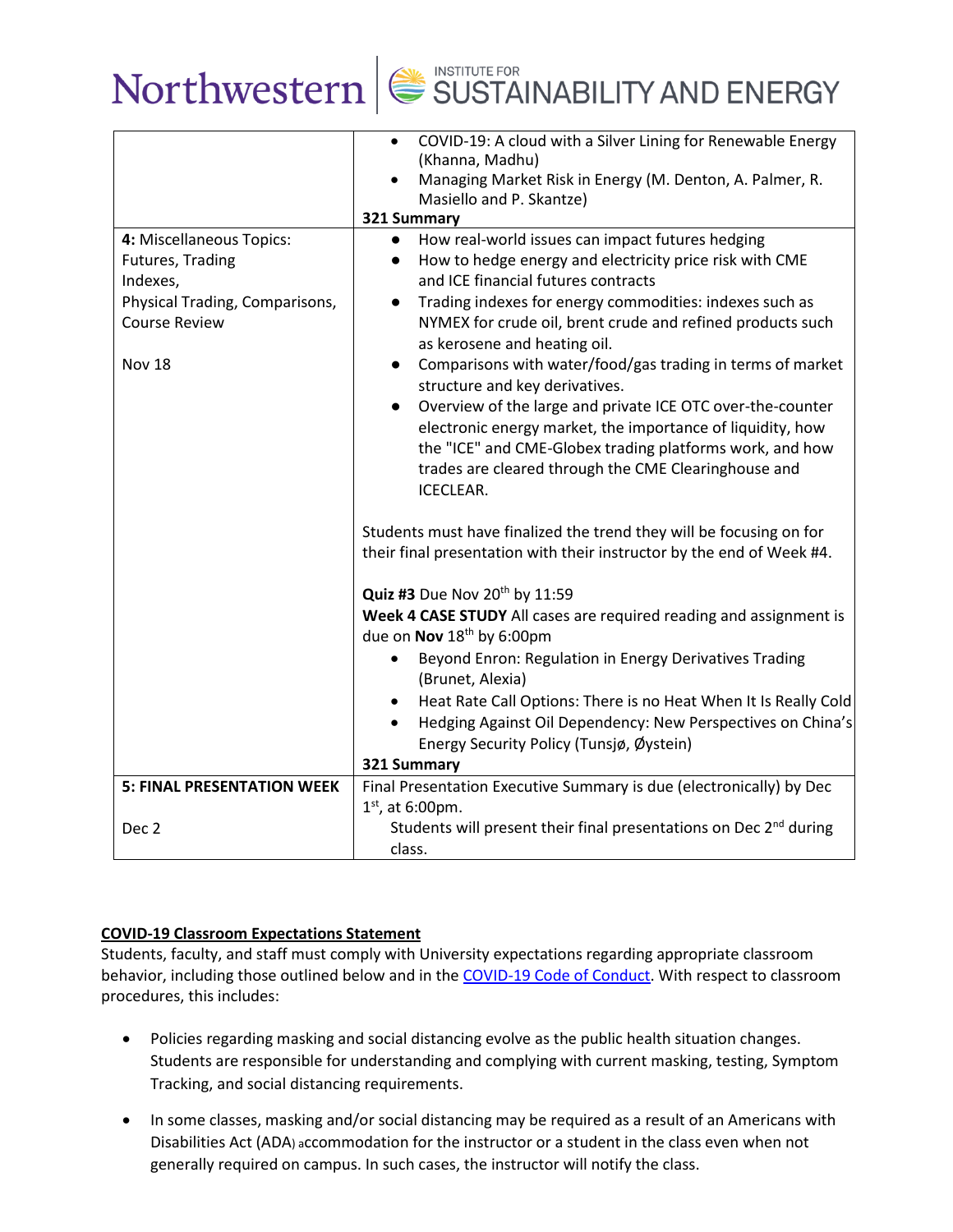- No food is allowed inside classrooms. Drinks are permitted, but please keep your face covering on and use a straw.
- Faculty may assign seats in some classes to help facilitate contact tracing in the event that a student tests positive for COVID-19. Students must sit in their assigned seats.

In the event that a student fails to comply with the [COVID-19 Code of Conduct](https://www.northwestern.edu/communitystandards/about-us/northwestern-university-student-expectations-covid-19-code-of-conduct.html) or other University expectations related to COVID-19, the instructor may ask the student to leave the class. The instructor is asked to report the incident to the Office of Community Standards for additional follow-up.

It is also the policy of the MSES Program that all lectures will be recorded and offered in a synchronous, hybrid format. On in-person days there will always be a synchronous Zoom option for any students that feel ill or are uncomfortable coming to class. If the professor needs to alter this schedule, they will aim to announce the changes at least 24 hours in advance.

#### **Class Recording**

This class or portions of this class will be recorded by the instructor for educational purpose and available to the class during the quarter. Your instructor will communicate how you can access the recordings. Portions of the course that contain images, questions or commentary/discussion by students will be edited out of any recordings that are saved beyond the current term.

Unauthorized student recording of classroom or other academic activities (including advising sessions or office hours) is prohibited. Unauthorized recording is unethical and may also be a violation of University policy and state law. Students requesting the use of assistive technology as an accommodation should contact [AccessibleNU.](https://www.northwestern.edu/accessiblenu/) Unauthorized use of classroom recordings – including distributing or posting them – is also prohibited. Under the University's [Copyright Policy,](https://www.invo.northwestern.edu/invention-disclosure/policies-forms/copyright-policy/) faculty own the copyright to instructional materials – including those resources created specifically for the purposes of instruction, such as syllabi, lectures and lecture notes, and presentations. Students cannot copy, reproduce, display, or distribute these materials. Students who engage in unauthorized recording, unauthorized use of a recording, or unauthorized distribution of instructional materials will be referred to the appropriate University office for follow-up.

#### **Expectations for Class Participation**

Being prepared for class is about more than just showing up, it's also about making sure you've completed the readings, homework, etc. so that you are able to make thoughtful contributions during class. Sitting silently and/or being unprepared can damage your participation grade. When in a virtual class, we expect students to keep their camera and mute on as much as possible. When in the classroom, we expect students to keep their phones off and put away.

#### **Academic Integrity**

Academic integrity is taken very seriously at Northwestern. Students are responsible for reading and understanding Northwestern's Academic Integrity policies. All suspected violations will be reported to the McCormick College of Engineering's Dean's Office. These include cheating, plagiarism, fabrication, unfair advantage, unauthorized collaboration, and aiding and abetting of academic dishonesty. Students found in violation of academic integrity may receive a zero on the assignment or a failing grade for the course and may be suspended or permanently expelled from the University. See [Academic Integrity: A Basic Guide](https://www.northwestern.edu/provost/policies/academic-integrity/Academic-Integrity-Guide-August-2019.pdf) for more information.

#### **Accessibility Statement**

Northwestern University is committed to providing the most accessible learning environment as possible for students with disabilities. Should you anticipate or experience disability-related barriers in the academic setting, please contact AccessibleNU to move forward with the university's established accommodation process (e: [accessiblenu@northwestern.edu;](mailto:accessiblenu@northwestern.edu) p: 847-467-5530). If you already have established